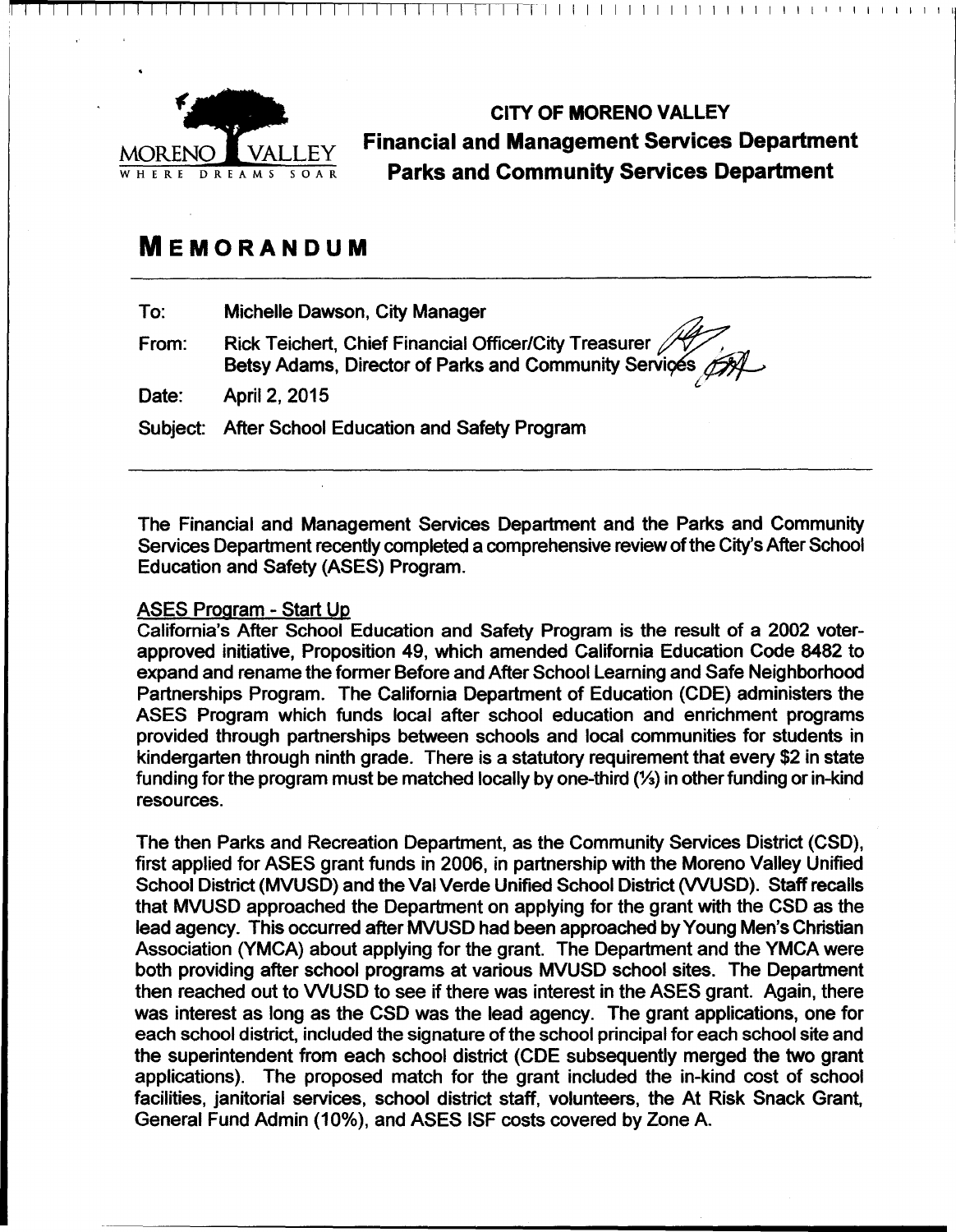On December 11, 2006, the CSD was awarded ASES grant funding for Fiscal Year (FY) 200612007 with the requirement that an abbreviated school year program must be operational by February 6, 2007 (less than two months). This was an aggressive schedule to set up a new program at 38 school sites (23 MVUSD and 15 WUSD). The City hired, trained and staffed the program at 22 school sites and outsourced 16 school sites to the YMCA. The ASES grant funds were to be spent by June 30, 2007, but the CSD received an extension on this deadline to December 31, 2007.

I f I I I I I I I I I I I I I I I I I I I I I I I I I I I I I I I I I I I I I I I I

The information above is a high level summary of the start-up period of the ASES program. The decision makers for the program then were George Guayante (Interim Parks and Recreation Director), Karen Reams (Recreation Services Division Manager), and Christine Peterson (After School Program Supervisor). Below is a summary of significant actions during this time period.

| <b>Date</b> | <b>Description</b>                                                                                                                                                   |
|-------------|----------------------------------------------------------------------------------------------------------------------------------------------------------------------|
| 09-25-2006  | Request for Applications available on CDE website for ASES grant funds                                                                                               |
| 11-06-2006  | ASES grant application due date; CSD submitted grant in partnership with<br>MVUSD and VVUSD (CSD Board did not approve grant application before it<br>was submitted) |
| 12-11-2006  | CDE posted funding notification on its website                                                                                                                       |
| 12-19-2006  | CSD Board accepted ASES grant funds of \$5,500,000 for fiscal year (FY)<br>2006/2007; 3-year renewable grant awarded in 1-year increments                            |
| 02-06-2007  | ASES program started at school sites (operational in less than 2 months)                                                                                             |
| 02-09-2007  | Program Manager for A Child's Place grant program promoted to After School<br>Program Supervisor for ASES grant program                                              |
| 02-13-2007  | CSD Board authorized agreement with YMCA for \$1,755,000 to provide ASES<br>Program at 16 school sites through June 30, 2007                                         |

#### ASES Program- First Full Year

FY 2007/2008 was the first full year of operation for the ASES program, now funded for 41 school sites. The decision makers for the program were Mike McCarty (Parks and Community Services Director), Karen Reams (Recreation Services Division Manager), and Christine Peterson (After School Program Supervisor).

During this time period two significant changes were made to the ASES program. The first was to bring the program fully in-house (staffed by CSD employees) and no longer outsource a portion to the YMCA. The second was to make several large purchases of curriculum and supplies in order to meet the December 31, 2007 deadline to use funds allocated to the City's ASES program. Funding for the program starting February 2007 was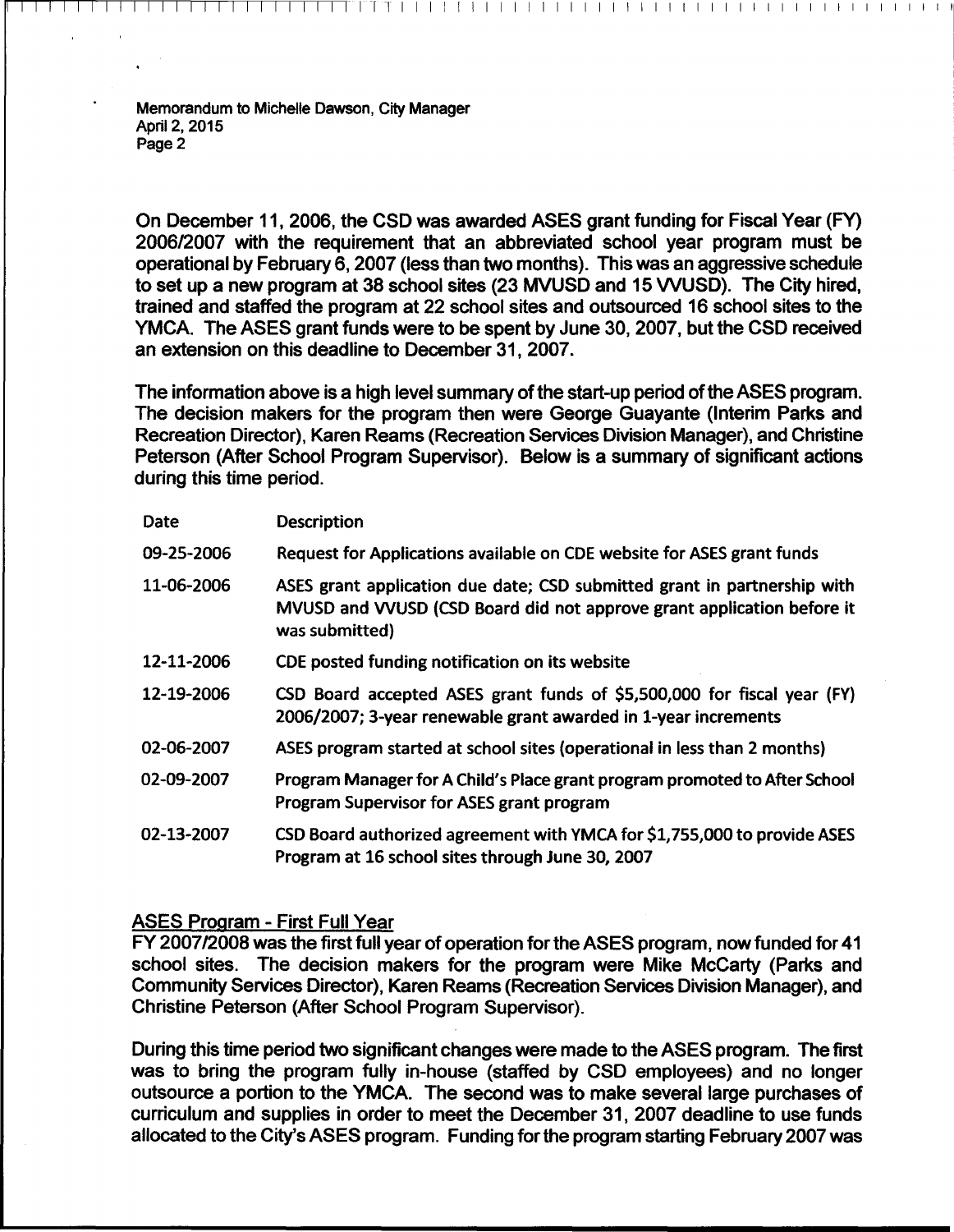not received until May 2007 and was initially to be used by June 2007. An extension through December 2007 was granted. These items were purchased for use by the program over the next three (3) years. A summary of the actions follows.

I I I I I I I I I I I I I I I I I I I I I I I I I I I I I I I I I I I I I I I I I I I I I I I I I I I I I I I I I I I I

- Date Description
- 06-26-2007 CSD Board appropriated ASES funds for additional positions (in lieu of using YMCA for FY 2007 /2008)
- 07-27-2007 CSD received extension to December 31, 2007 to use balance of grant award for ASES Program
- 12-11-2007 CSD Board approved agreements with Voyager Expanded learning (\$977,981 for educational and literary element), ETA Cuisenaire (\$498,523 for educational and literary element), MS Mobile Storage Group (NTE \$150,000 for school site storage units), CM School Supply (NTE \$325,000) and Office Depot (\$225,000)

#### ASES Program - Next Three Years

Over the next three fiscal years (2008/2009, 2009/2010 and 2010/2011), the ASES program continued to be staffed by the CSD. Karen Reams, Recreation Services Division Manager, left employment with the City on November 26, 2008 and her position was not filled. The ASES Program decision makers during this time period were Mike McCarty (Parks and Community Services Director) and Christine Peterson (After School Program Supervisor).

On October 1, 2008, the Financial and Administrative Services Department issued a report on an internal audit of the ASES Program. This internal audit was requested by the City Manager's Office in response to internal concerns received on the Program. The report included several findings and recommendations for the Parks and Community Services Department to implement to improve internal controls. The Parks and Community Services Department hired the accounting firm Eadie & Payne LLP to assist with implementing the recommendations.

The CDE reduced the CSD's FY 2009/2010 grant award to \$4,093,200 due to low attendance levels at some school sites. The ASES program was still provided at 41 school sites, with funding to serve 3,048 students. The FY 2010/11 grant award was increased by an additional \$236,250 to \$4,329,450 due to the addition of three elementary schools and the closure of one school site (Red Maple Elementary) for a total of 43 after school program sites.

A summary of significant actions during this time period follows.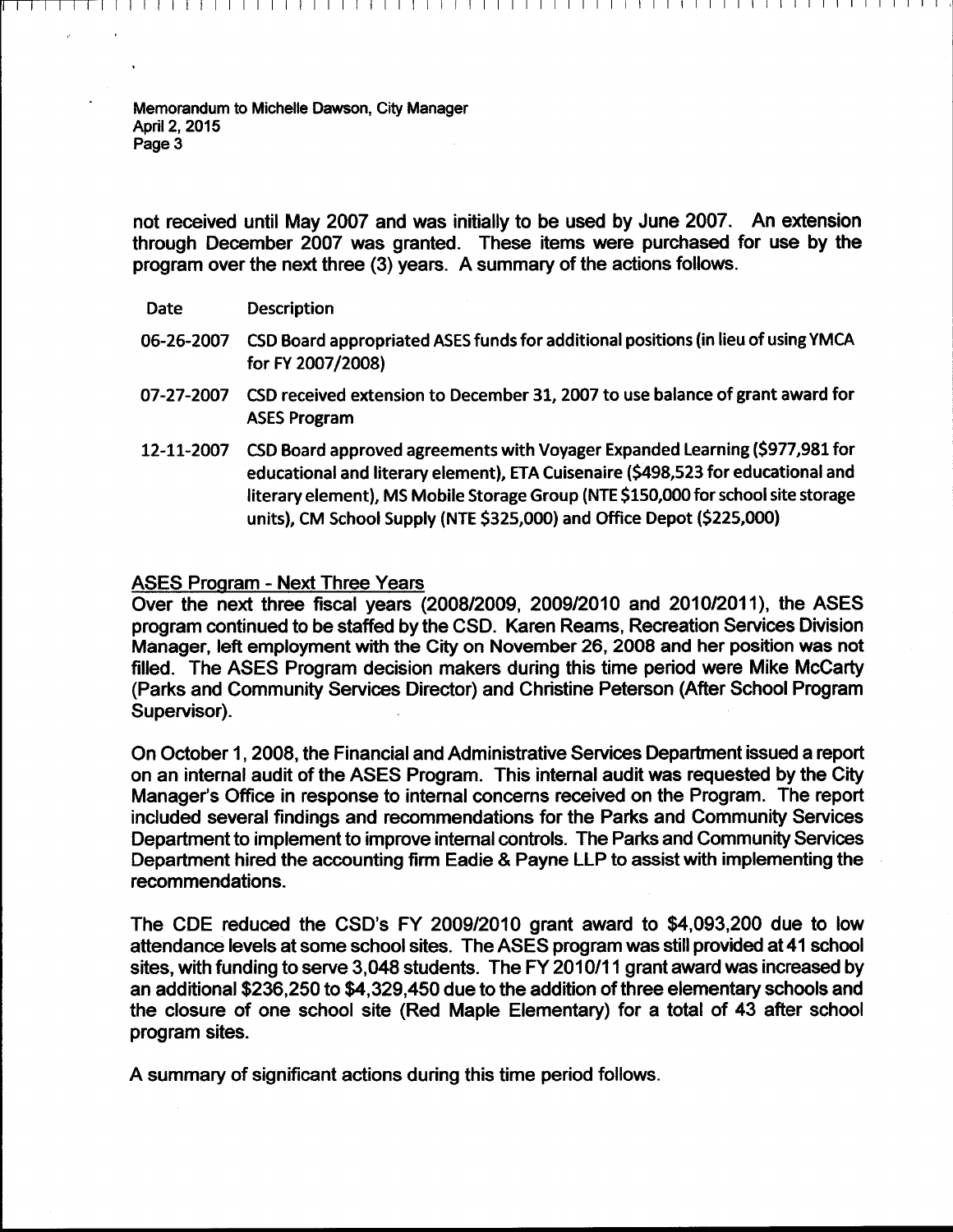| <b>Date</b> | <b>Description</b>                                                                                                                                                                                                            |
|-------------|-------------------------------------------------------------------------------------------------------------------------------------------------------------------------------------------------------------------------------|
| 10-01-2008  | Financial & Administrative Services Department issued internal audit report on<br>ASES grant program; recommended improved internal controls                                                                                  |
| 11-26-2008  | Recreation Services Division Manager leaves employment with City; position is not<br>filled                                                                                                                                   |
| 11-10-2009  | CSD Board approved renewal of ASES grant for fiscal years 2010/2011, 2011/2012,<br>and 2012/2013                                                                                                                              |
| 08-17-2010  | CSD Board received update on ASES program; staff report identified CSD and City<br>costs to support grant in excess of 15% administrative allowance (\$455,723 was<br>being absorbed by General Fund and \$234,604 by Zone A) |
| 04-26-2011  | CSD Board approved outsourcing ASES program to THINK Together, Inc. for FY<br>2011/2012                                                                                                                                       |
| 06-30-2011  | CSD's ASES Program staff, including After School Program Supervisor, laid off<br>(most hired by THINK Together, as negotiated by the City)                                                                                    |

I I I I I I I I I I I I I I I I I I I I I I I I I I I I I I I I I I I I I I I I I I I I I I I I I I I I I I I I I I I I I I I I I I I I

### ASES Program -THINK Together

The most significant action during the previous time period was the decision to outsource the ASES program to THINK Together for FY 2011/2012. Not only did this allow the CSD to avoid subsidizing \$690,327 in administrative and internal service fund charges which would have allocated to the ASES Program that fiscal year, it allowed the City to partner with one of the largest providers of extended learning time programs in California which has significantly enhanced the quality of the City's ASES Program.

One of the first things discovered by THINK Together and the CSD's Management Analyst responsible for administering the agreement with THINK Together was that much of the curriculum and supplies authorized for purchase on December 11, 2007 had not been used during the subsequent three years or thereafter. This information was not included in the former Parks and Community Services Director's October 18, 2011 memorandum to the City Council providing an update on the THINK Together contract or in his January 9, 2014 memorandum to the City Manager providing an overview of the CSD's ASES Program. He left employment with the City on January 16, 2014.

#### ASES Program Inventory - Current Status

In January 2014, as a result of following up on Council member Gutierrez' request to supplement the ASES Program with a music and arts program using instruments that he had heard were in storage, the City Manager's Office asked the Financial and Management Services Department for a thorough accounting of the supplies purchased by the Program.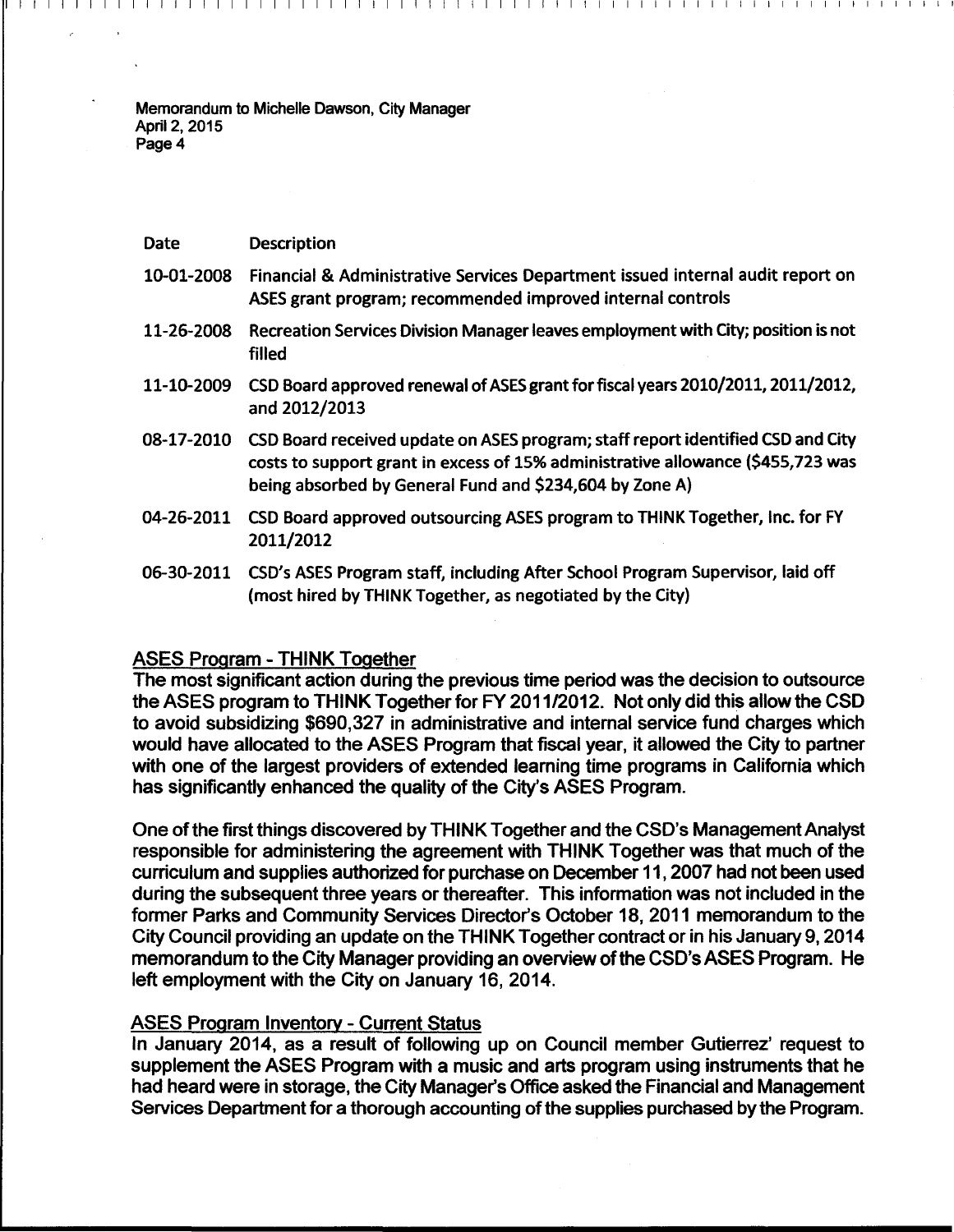In February 2014, the Financial and Management Services Department hired the accounting firm of Vavrinek Trine Day, LLP (VTD) to perform a comprehensive physical inventory of the ASES program's supplies and equipment stored at THINK Together's warehouse, two CSD storage areas at March Field Park, and storage areas at 25 school sites. The Parks and Community Services Department and THINK Together fully cooperated with the inventory and assisted with the counting under the supervision ofVTD. The counting was completed in June and the final inventory report, over 350 pages, was issued in July.

I I I I I I I I I I I I I I I I I I I I I I I I I I I I I I I I I I I I I I I I I I I I I I I I I I I I I I I I I I I I I I I I I I I I

The Parks and Community Services Department then worked with THINK Together to identify the inventory which could still be used by the ASES program. Aside from the curriculum, much of the inventory was identified as still being useable.

It is important to note that since the outsourcing of the ASES program in FY 2011/2012, THINK Together has been actively using the old ASES inventory for the City's ASES program. From July 2011 through the start of the physical inventory in February 2014, THINK Together used up inventory in eleven 40-foot storage containers at March Field Park and in three 20-foot storage containers at school sites. THINK Together continues to use the old inventory and is committed to using as much of it as possible for the City's ASES program.

Inventory which is not useable by THINK Together falls into two categories - surplus or obsolete and beyond its useful life. Since the majority of this inventory appears to be surplus, the focus has been on its disposal. The City's Fiscal Policy #3.9, Surplus Supplies, Materials and Equipment, requires a department to identify surplus and for the allocation or disposition of surplus to be handled by Purchasing, which is part of the City's Purchasing and Facilities Division. The policy specifies the first priority for surplus disposition is to see if it can be used elsewhere in the City.

There are several surplus items from the ASES Program which the Purchasing and Facilities Division authorized to be sold to other divisions in the City. These sales are summarized below:

- 1. Fifteen (15) Dell Latitude D830 laptop computers sold to the Technology Services Division for \$17,055.
- 2. Cannon EOS 1DS Mark III Digital Camera & 24-105mm Lens sold to Media and Communications Division for \$2,200.
- 3. Four (4) inflatables (sometime referred to as jumpers or bouncers) sold to Recreation Division for \$3,250.

Proceeds from the sale of ASES Program surplus items are placed in a designated account and used for ASES Program activities such as reading programs and field trips.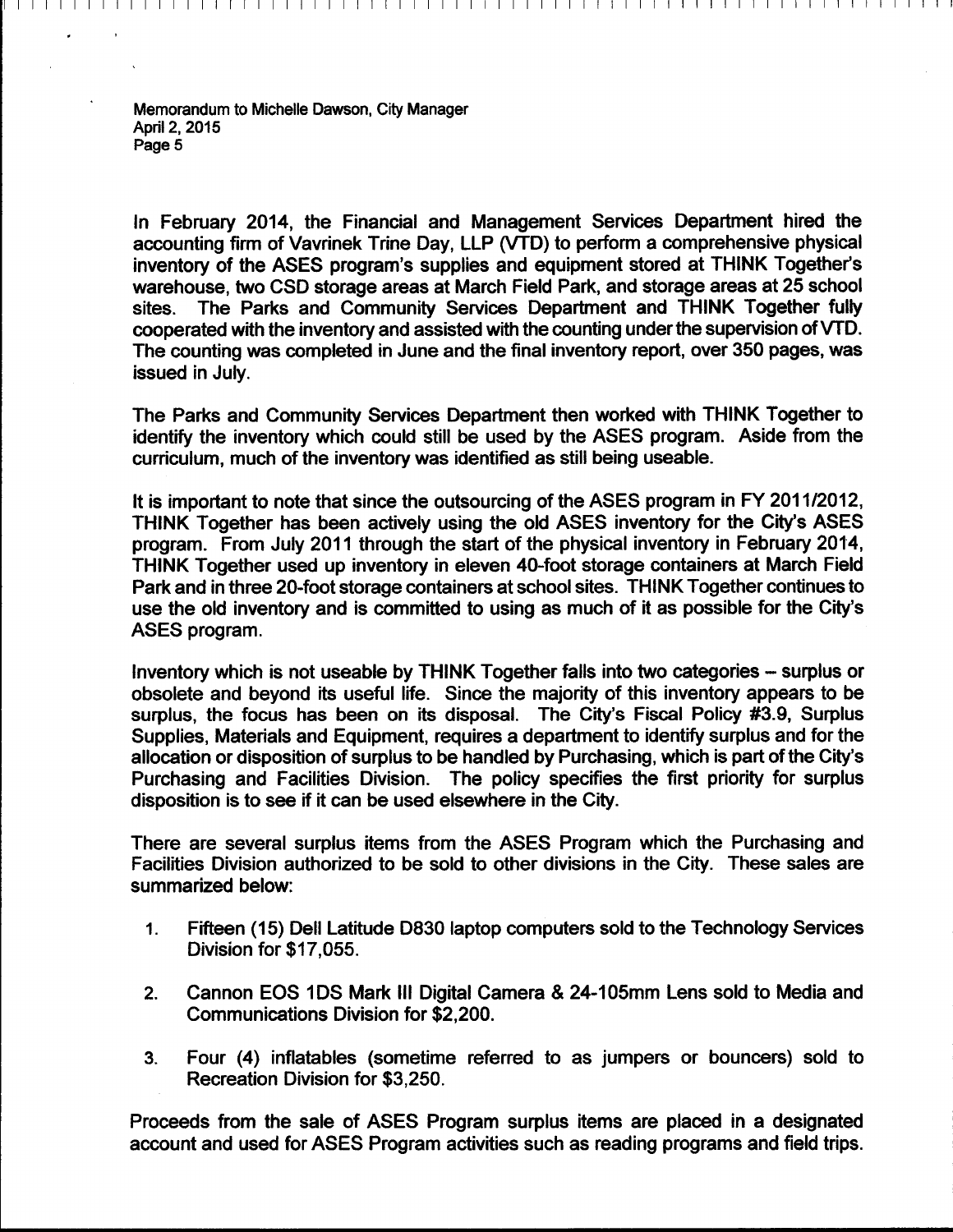The Parks and Community Services Department has been working closely with the Purchasing and Facilities Division on the surplus ASES inventory. In August 2014, the online auction firm lnterSchola Services was selected for the disposal of the surplus ASES inventory because of the firm's expertise in the sale of surplus educational items.

I I I I I I I I I I I I I I I I I I I I I I I I I I I I I I I I I I I I I I I I I I I I I I I I I I I I I I I I I I I I I I I I I I I !

In late September 2014, after executing the agreement, InterSchola Services notified the Purchasing and Facilities Division that it was going to cease operations while the company reorganized. This was a significant setback in the City's efforts to dispose of the surplus ASES inventory.

The Purchasing and Facilities Division then began looking for another on-line auction firm, preferably with expertise in education surplus disposal. In December 2014, the Purchasing and Facilities Division identified GovDeals as the new auction firm. In January 2015, the Purchasing and Facilities Division registered the City with GovDeals and the Parks and Community Services Department has been identifying items for the first auction of surplus ASES inventory.

In performing this review of the ASES program, there are four observations we would like to use to conclude this report.

- 1. The two months allowed by the California Department of Education (CDE) to set up the ASES Program, grant funding notification on December 11, 2006 and program operational by February 6, 2007, was not adequate to allow for smooth implementation.
- 2. The CDE's requirement to spend first year grant proceeds by December 31, 2007 caused the former staff responsible for the ASES Program to make large purchases of supplies and curriculum to be used over the next three (3) fiscal years (200812009, 2009/2010 and 2010/2011 ). It was not a grant requirement to purchase materials so far in advance of when they were to be used. Many of these items were not used by June 2011. All the ASES Program decision makers in the Parks and Community Services Department who recommended these purchases, and then did not ensure the items were used over the next three years, no longer work for the City (former department director, Mike McCarty, separated on January 16, 2014; former division manager, Karen Reams, separated on November 26, 2008; and former program supervisor, Christine Peterson, separated on June 30, 2011).
- 3. The outsourcing of the ASES Program to THINK Together has provided three significant benefits to the City. The first is that outsourcing allowed the CSD to avoid subsidizing \$690,327 in administrative and internal service fund charges which would have been allocated to the ASES Program in FY 2011/2012. The second is that the quality of the City's ASES program has been enhanced. The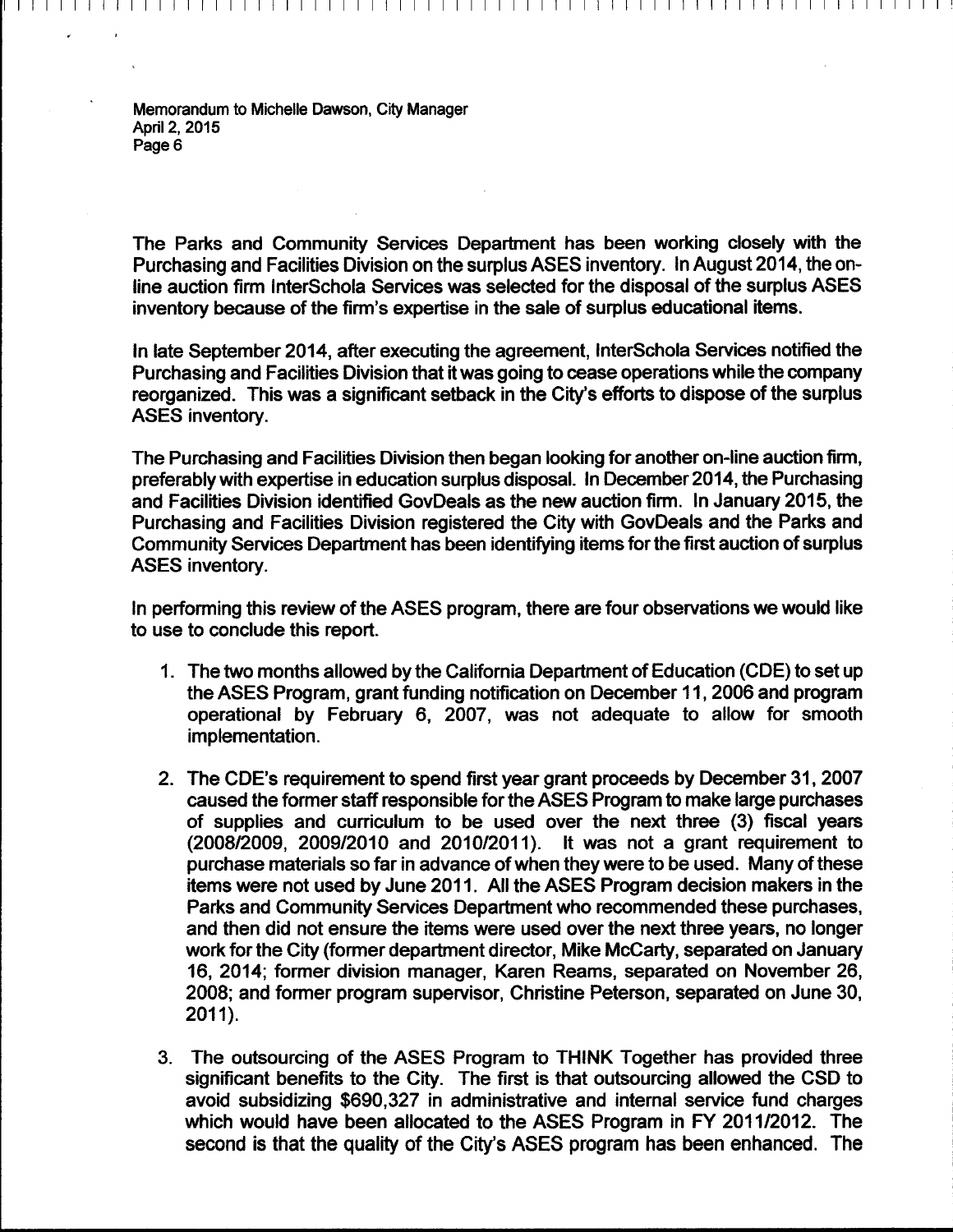> third is that THINK Together continues to use, in the City's ASES Program, the useable supplies purchased in December 2007.

I I I I I I I I I I I I I I I I I I I I I I I I I I I I I I I I I I I I I I I I I I I I I I I I I I I I I I I I I I I I I I I I I I I I

4. The Purchasing and Facilities Division and Parks and Community Services Department are actively working with GovDeals to sell items no longer needed by ASES Program which cannot be used elsewhere in the City. The Financial and Management Services Department will continue to monitor and account for the disposal of ASES Program surplus items.

The City Manager's Office, Financial and Management Services Department, and Parks and Community Services Department prepared a response to a recent resident request for information on items purchased for the ASES Program, which has been included as an attachment. If you have any questions concerning the information in this report or the attachment, please let us know.

c: Tom DeSantis, Assistant City Manager Chris Paxton, Administrative Services Director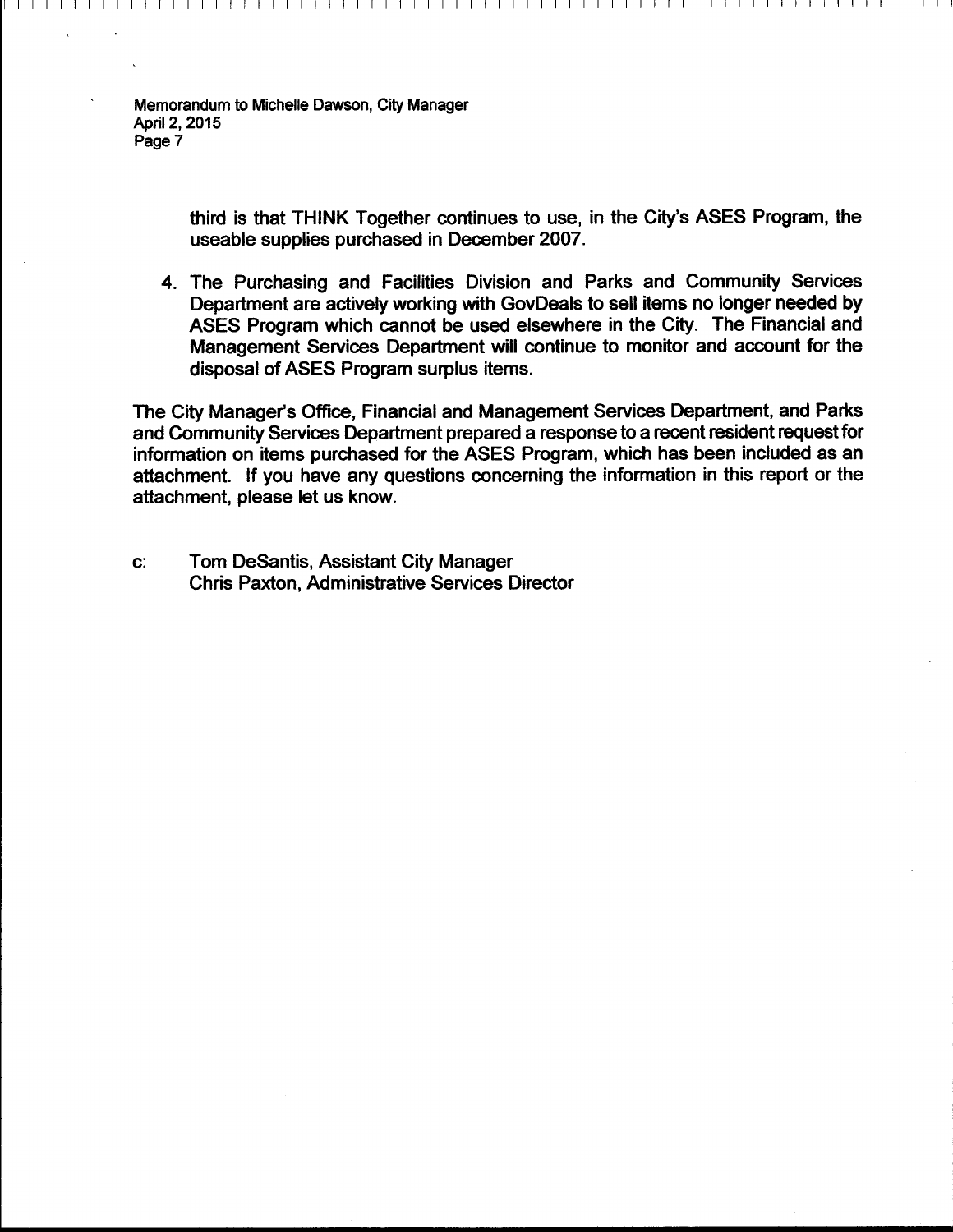The Financial and Management Services Department and the Parks and Community Services Department received a multi question request from Ms. Stewart-Cieaveland concerning the Parks and Community Services Department and its after school programs. The information concerning all but the final question below is provided by Chief Financial Officer/City Treasurer Rick Teichert and Parks and Community Services Director Betsy Adams.

================================================

11-1--T [ [ I I I I I I I I I I I I I I I I I I I I I I I I I I I I I I I

"I am also hearing about 50 jumpers missing/damaged for Parks and Rec."

The Parks and Community Services (PCS) Department's Community Services (Recreation) Division owns two (2) inflatables (sometimes referred to as jumpers or bouncers), which are in good working condition and used at events sponsored by the Department. The PCS Department's After School Education and Safety {ASES) Program owned four {4) inflatables which were used by the ASES Program until it was outsourced to THINK Together in FY 2011/2012. THINK Together does not use inflatables in the after school programs it operates.

These inflatables then became surplus inventory for the ASES Program. City of Moreno Valley Fiscal Policy #3.9, Surplus Supplies, Materials and Equipment, delegates to Purchasing the responsibility for allocating surplus property. The first priority for surplus disposition is to see if it can be used elsewhere in the City. With the four inflatables owned by the ASES Program, they were sold to the Recreation Division for \$3,250. They are in good used condition, which can be seen in the photographs below:



"And laptops,"

The PCS Department does not own any laptop computers. The PCS Department's ASES Program purchased 20 laptops in 2007. Fifteen (15) of these laptops were later determined to be surplus and sold to the City's Technology Service Division for \$17,055. Four (4) of the remaining laptops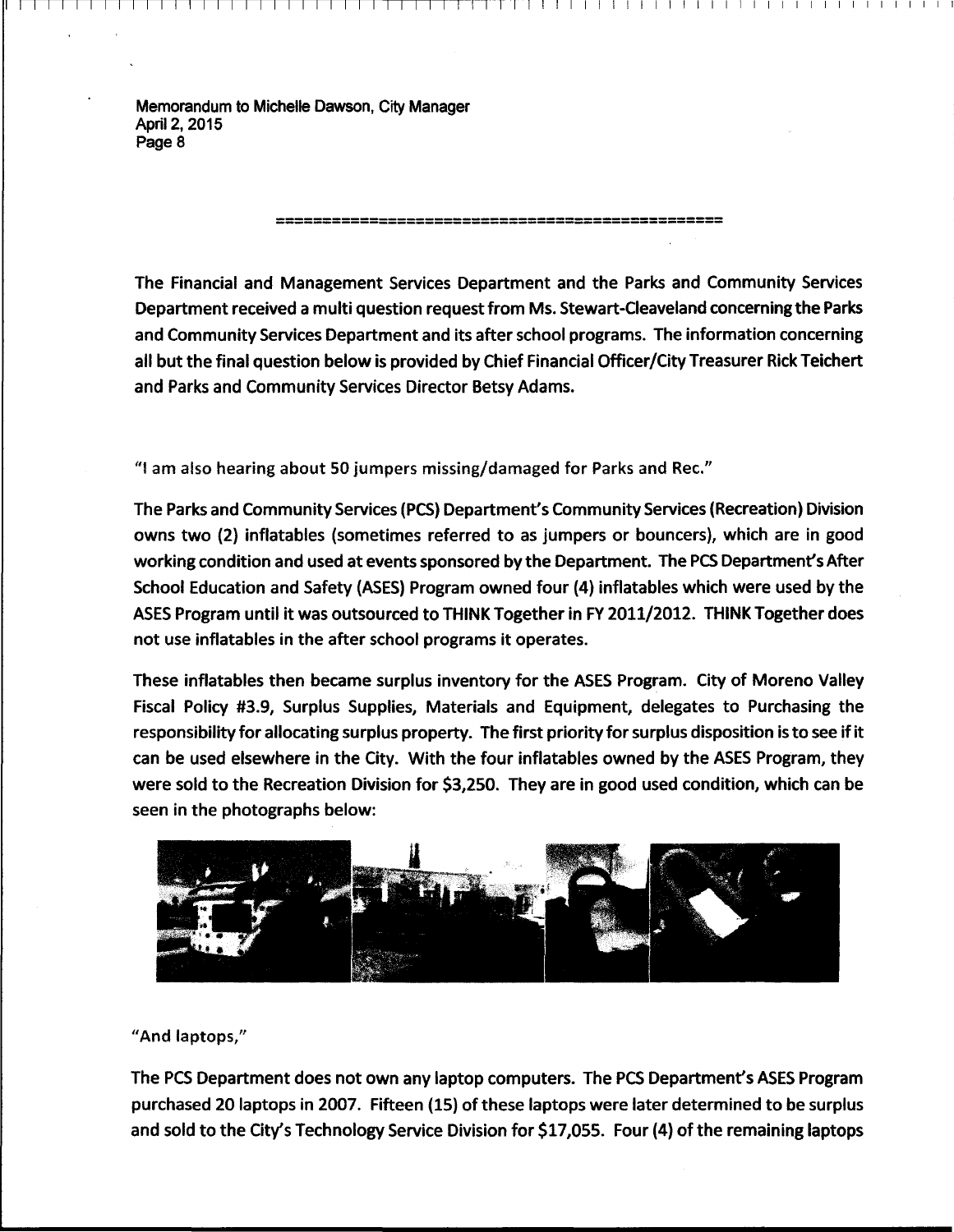are being used by THINK Together for the City's ASES program. One (1) laptop was unaccounted as of June 2011, with the former Parks and Community Services Director stating it was last with the former After School Program Supervisor and the former After School Program Supervisor stating it was last with the former Parks and Community Services Director.

[ I I I I I I I I I I I I I I I I I I I I I I I I <sup>1</sup>

"plus X Boxes..."

Various ASES Program school sites purchased and used the gaming systems in 2007, 2008 and 2011, when the City operated the ASES Program. They were not tracked as inventory since the individual purchase price fell below the \$500 threshold. Given their vintage, much of these game consoles became functionally obsolete up to five years ago. THINK Together does not use gaming systems in the after school programs it operates. During a physical inventory conducted by the Financial and Management Services Department in 2014, four (4) GameCubes, two (2) PlayStations, and one (1) Guitar Hero were counted. They are surplus property which cannot be used elsewhere in the City and will be sold by Purchasing at a future surplus auction conducted by GovDeals.

"How does this happen? Who was and is accountable? I want to see the AUDITS. I have requested them and yet, no response. WHY..this is public funds.. isn't it?"

The inflatables, laptops and gaming systems are accounted for in the three sections above. In terms of who oversaw the purchase and use of these items, it was the previous Parks and Community Services Director {who departed in 2014), the former Recreation Services Division Manager (who departed in 2008), and the former After School Program Supervisor (who departed in 2011).

With regard to audits, financial audits are done annually for all City departments and programs, including the ASES Program. The financial audits are conducted under the direction of the Financial and Management Services Department and have previously been provided to the City Clerk's Office in response to public records requests from Ms. Stewart-Cleveland.

"Most of all.. Who purchase jumpers for After School Programs and do not give them to the youth? Why would you rather store them to get damaged?"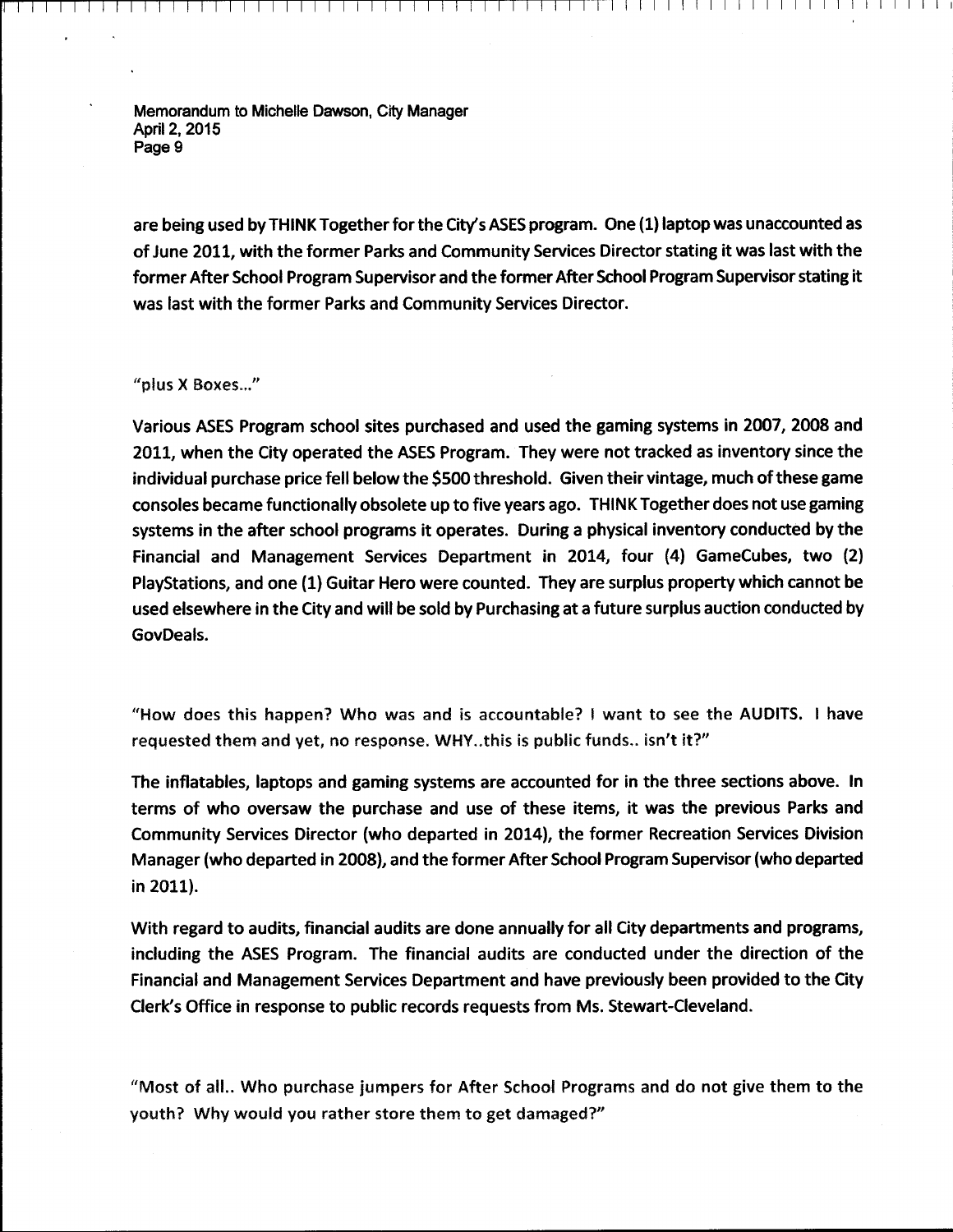As detailed in the first section above, the inflatables were used by the ASES Program when it was operated by the City. They were purchased by the Recreation Division so that they can be enjoyed by the community's youth at community events sponsored by the Parks and Community Services Department. As also mentioned in the first section above, the former ASES Program's inflatables are in good used condition.

r I I I I I I I I I I I I I I I I I I I I I I I I I I I I I I I I I I I I I I I I I I I I I I I I I I I I I I I I I I I I 1

"Just like the Million Dollar Book Program, that was stored for years .. "

In November 2007 and February 2008, the ASES Program purchased books from Scholastic, Inc. totaling \$102,233. These books were used when the City operated the ASES Program and continue to be used now that THINK Together operates the program for the City. This was the primary book purchase for the ASES Program.

The City also purchased classroom curriculum for the ASES Program. In December 2007, curriculum was purchased from Voyager Expanded learning for \$977,981. The curriculum was used during the first year the City operated the program. During the second year the City operated the ASES Program, the previous Parks and Community Services Director and the former After School Program Supervisor determined the curriculum was not working as intended for the program and tried, unsuccessfully, to sell it back to Voyager Expanded learning, other schools, and other after school programs. The unused curriculum was ultimately stored in containers at March Field Park.

When the City outsourced the ASES Program to THINK Together in July 2011, the unused curriculum was evaluated again. It was determined that the curriculum could not be used without considerable adaptation and it was ultimately not used. During the physical inventory count in 2014, the curriculum was inspected. It is in good physical condition. THINK Together advised the City at that time that more adaptation would be needed to meet Common Core public education standards. The current Park and Community Services Director determined that the City should attempt to sell the curriculum again. Purchasing is currently working with GovDeals to sell the curriculum either as a lot or in classroom size sets.

"I would like to know "IF" the city will be doing an Investigation on Park and Rec from the beginning of Park and Rec? I have not received your answer."

As indicated above, the City's Financial and Management Services Department conducts annual financial audits of all City departments and programs. The City Manager's Office does not plan to